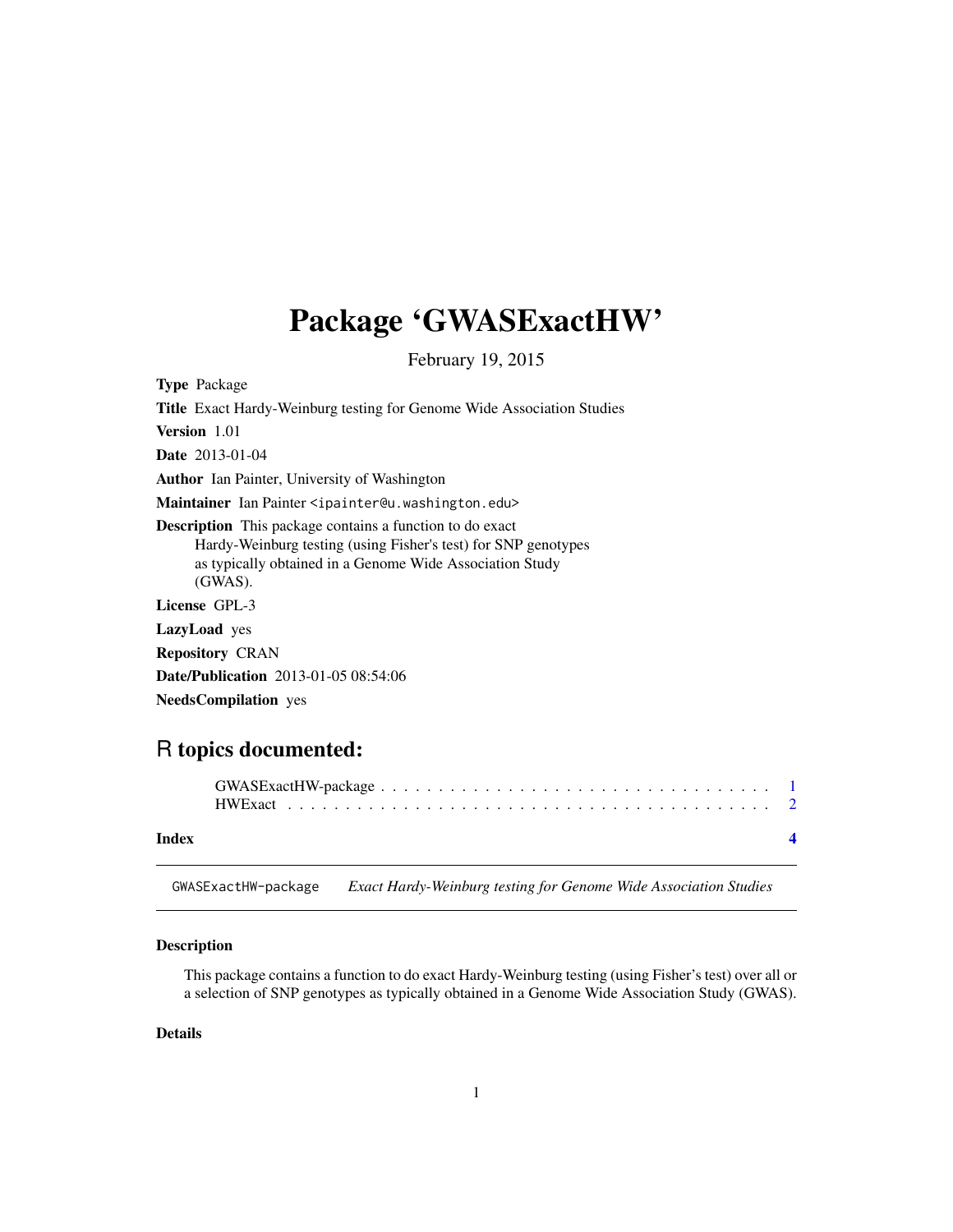Package: GWASExactHW Type: Package Version: 1.01 Date: 2013-01-04 License: GNU LazyLoad: yes

<span id="page-1-0"></span>The function HWExact runs fast Hardy-Weinburg testing for a set of bi-alleleic genotypes.

#### Author(s)

Ian Painter, University of Washington Maintainer: Ian Painter <ipainter@u.washington.edu>

#### References

Wigginton, JE, Cutler, DJ, and Abecasis, GR (2005) A Note on Exact Tests of Hardy-Weinberg Equilibrium. American Journal of Human Genetics. 76

HWExact *Function to calculate Hardy-Weinburg exact p-values*

#### Description

This function calculates Hardy-Weinburg (Fisher's) exact p-values for GWAS SNP data.

#### Usage

```
HWExact(GenotypeCounts)
```
#### Arguments

GenotypeCounts A dataframe of genotype counts, with columns called nAA, nAa and naa, one row for each SNP.

#### Value

```
A vector of exact p-values.
```
#### Note

This function uses a C function SNPHWE.c written by Jan Wigginton as described in the above reference.

#### Author(s)

Ian Painter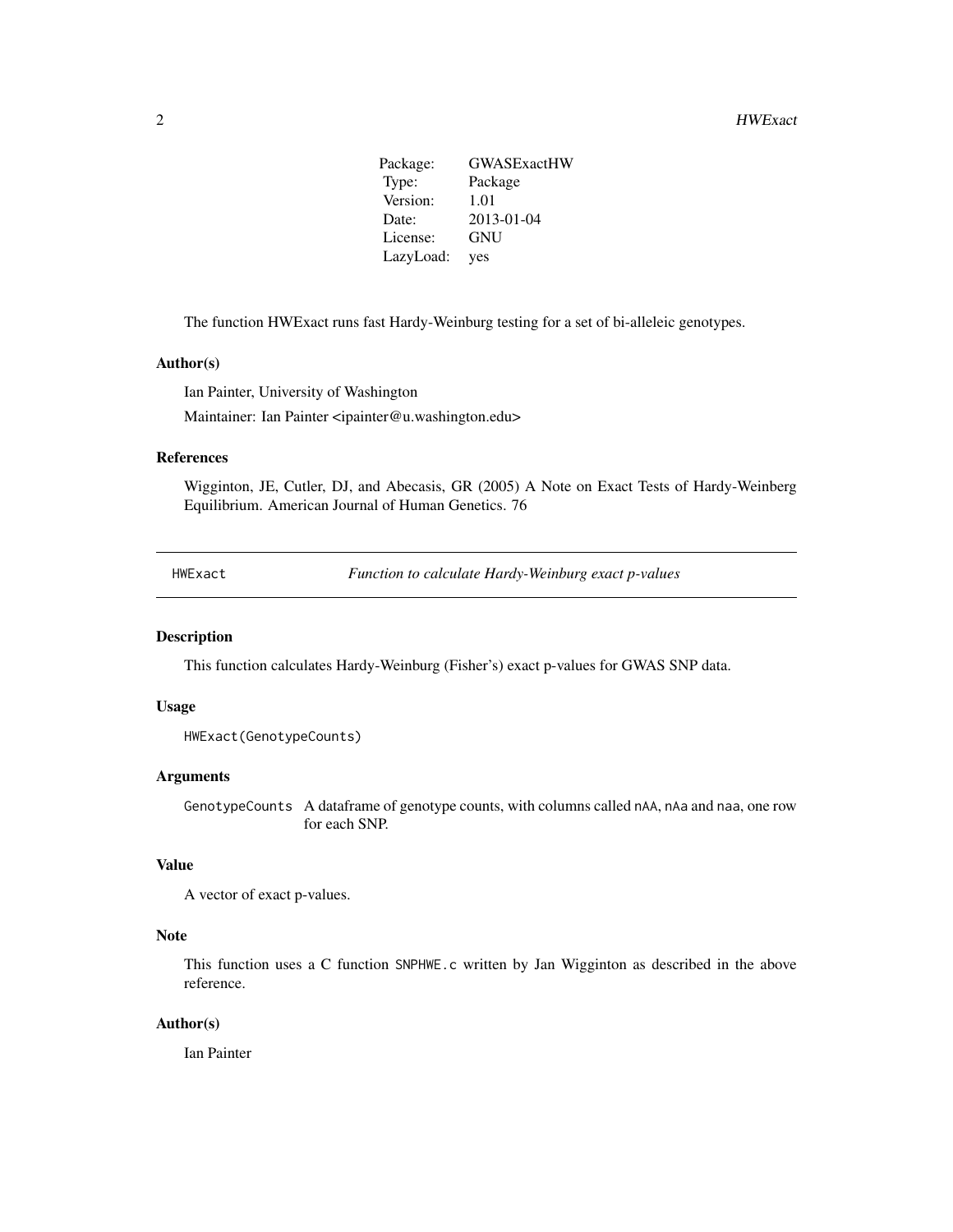#### HWExact 3

#### References

Wigginton, JE, Cutler, DJ, and Abecasis, GR (2005) A Note on Exact Tests of Hardy-Weinberg Equilibrium. American Journal of Human Genetics. 76

#### Examples

```
pA<- runif(1)
pAA<- pA^2
pAa<- 2*pA*(1-pA)
paa<- (1-pA)^2
counts<- rmultinom(1000, 3000, c(pAA, pAa, paa) )
genotypes<- data.frame(nAA = counts[1,], nAa = counts[2,], naa = counts[3,])
hwPvalues<- HWExact(genotypes)
```